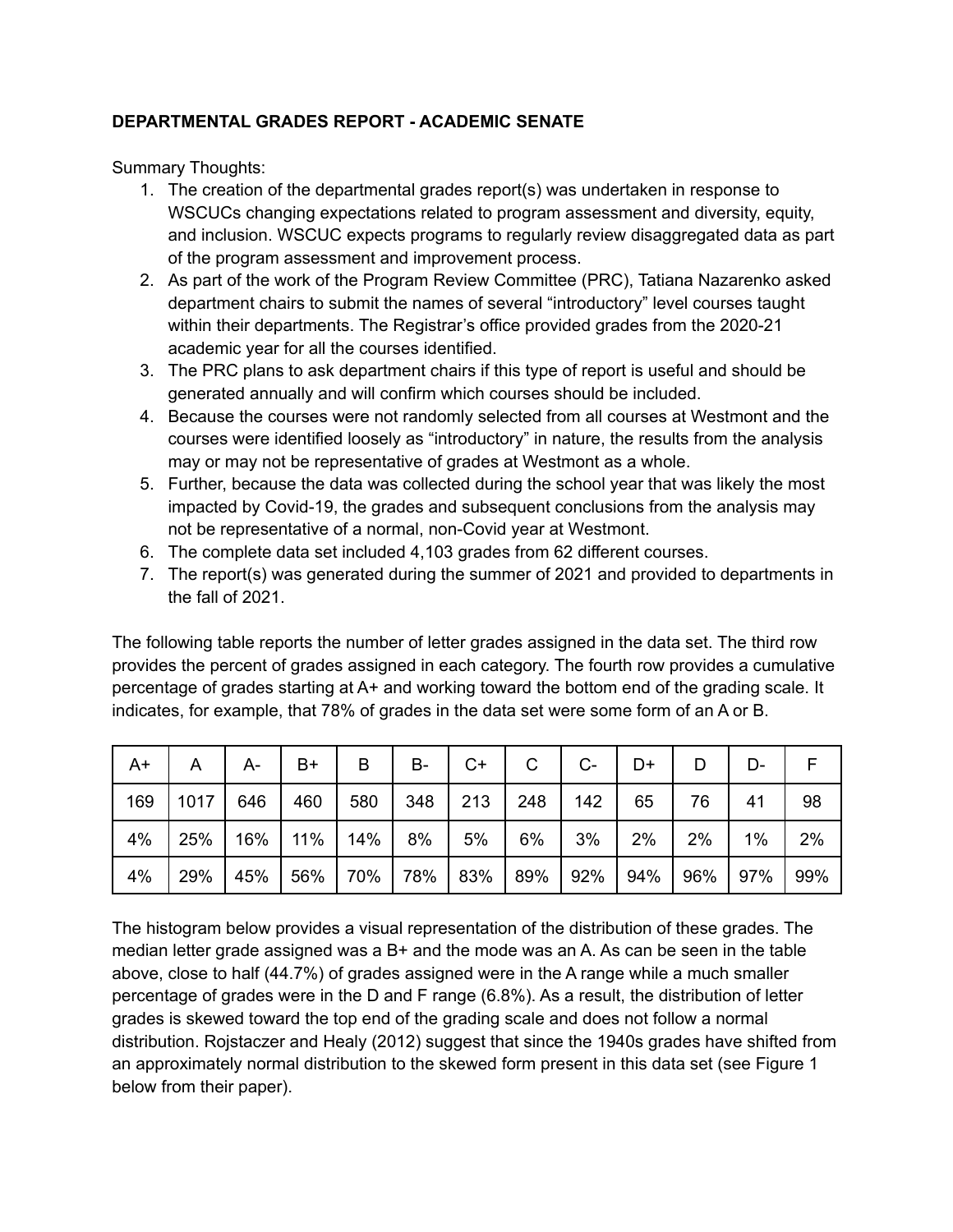

To compute the mean of the data set, the grade point average (GPA), letter grades were assigned numeric values based on Westmont's definition of letter grades  $(A<sup>+</sup> = 4.0, A = 4.0, A<sup>-</sup>$ = 3.7, etc.). The GPA of the 4,103 letter grades was 3.107 with a standard deviation of 0.951. The median grade  $(B + = 3.3)$  is slightly higher than the average grade (3.107). Because, as mentioned earlier, the grades are primarily from introductory courses, the 3.107 GPA is not representative of the student body as a whole but could be reasonably interpreted as representative of grades earned in introductory coursework at Westmont.

To provide some sense of context for these grades, Table 1 (below) was taken from the article *Where A is Ordinary: The Evolution of American College and University Grading, 1940-2009* by Rojstaczer and Healy (2012). As the table reports, the average % of A grades assigned in the category Private non-profit college was 47.7%, B grades were 36.6%, C grades were 11.8%, and D and F grades comprised 2.4% and 1.9% respectively. These percentages reasonably resemble the grades in the Westmont study (45% A, 33% B, 14% C, 5% D, and 2% F).

A Chi-square goodness of fit test indicates the grades assigned by faculty at Westmont during 2020-21 significantly differ from the average percentage of grades reported in the "Private nonprofit college" row of the table below (p < 0.00001). The largest discrepancies are seen in the % of C and D grades, with Westmont assigning more C and D grades than in the sample from the 34 colleges (and hence fewer A and B grades). While this outcome is statistically significant, one may argue the % distribution of grades assigned at Westmont are similar enough to those reported in the study for the differences to not be practically significant; perhaps it is best to say they are similar but not the same. If this trend is also in the larger grade data set, it would indicate the average GPA of Westmont students is lower than the GPA of students attending the schools in the study. It may also be reasonable to think that grades have continued to rise between the last data points in the study (2009) and now.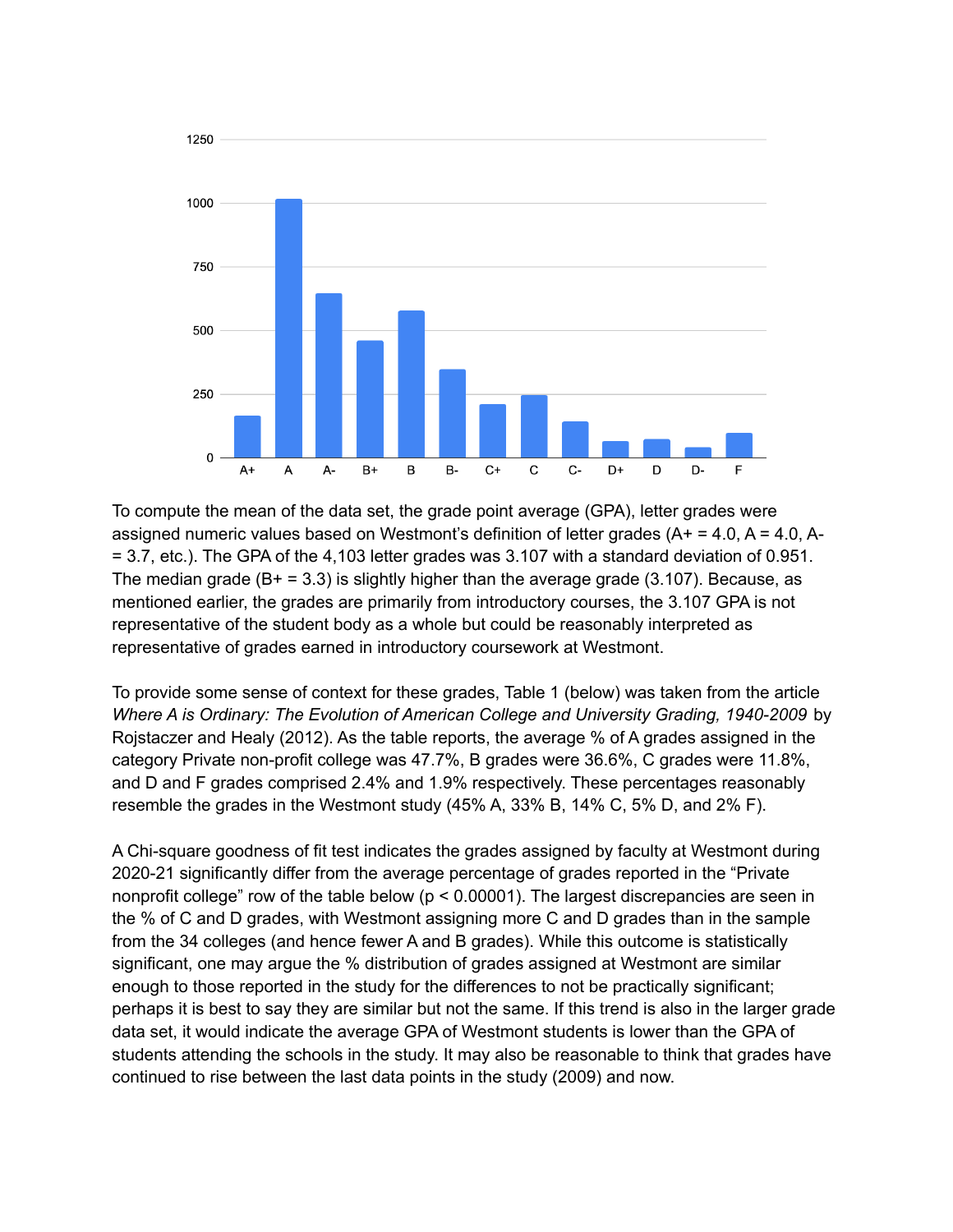| Classification             | Number<br>of Schools | Total<br>Population | Avg.<br>SAT<br>2006 | Avg.<br>SAT<br>1966 | Avg.<br>%A | Avg.<br>%B | Avg.<br>%C | Avg.<br>%D | Avg.<br>%F |
|----------------------------|----------------------|---------------------|---------------------|---------------------|------------|------------|------------|------------|------------|
| By school type             |                      |                     |                     |                     |            |            |            |            |            |
| Private nonprofit          |                      |                     |                     |                     |            |            |            |            |            |
| university                 | 9                    | 46,788              | 1245                | 1235                | 48.2       | 35.8       | 11.4       | 2.2        | 2.3        |
| Private nonprofit          |                      |                     |                     |                     |            |            |            |            |            |
| college                    | 34                   | 75,348              | 1192                | 1184                | 47.7       | 36.6       | 11.3       | 2.4        | 1.9        |
| Public flagship university | 26                   | 532.034             | 1172                | 1139                | 42.3       | 34.5       | 15.5       | 4.1        | 3.6        |
| Public satellite           |                      |                     |                     |                     |            |            |            |            |            |
| university                 | 25                   | 282,449             | 1056                | 1050                | 41.7       | 32.0       | 16.0       | 4.8        | 5.4        |
| Public commuter university | 41                   | 579,070             | 1017                | 1018                | 39.0       | 31.8       | 17.5       | 5.4        | 6.3        |
| By region                  |                      |                     |                     |                     |            |            |            |            |            |
| Midwest                    | 28                   | 281,092             | 1135                | 1147                | 45.0       | 34.0       | 14.0       | 3.7        | 3.3        |
| Northeast                  | 28                   | 208,209             | 1153                | 1184                | 45.1       | 35.7       | 13.0       | 3.1        | 3.1        |
| West                       | 29                   | 377,936             | 1079                | 1094                | 44.6       | 33.0       | 14.4       | 3.7        | 4.2        |
| South                      | 50                   | 648,452             | 1102                | 1055                | 39.7       | 33.1       | 16.7       | 5.1        | 5.4        |
| Totals                     | 135                  | 1,515,689           | 1115                | 1111                | 43.0       | 33.8       | 14.9       | 4.1        | 4.2        |

Table 1. Characteristics of Schools With Contemporary Data Including Grading Averages

Of further interest in the article is the graph below which shows the changes in grades assigned from 1940 through 2008:



Figure 1. Distribution of grades at American colleges and universities as a function of time

Note: 1940 and 1950 (nonconnected data points in figure) represent averages from 1935 to 1944 and 1945 to 1954, respectively. Data from 1960 onward represent annual averages in our database, smoothed with a 3-year centered moving average.